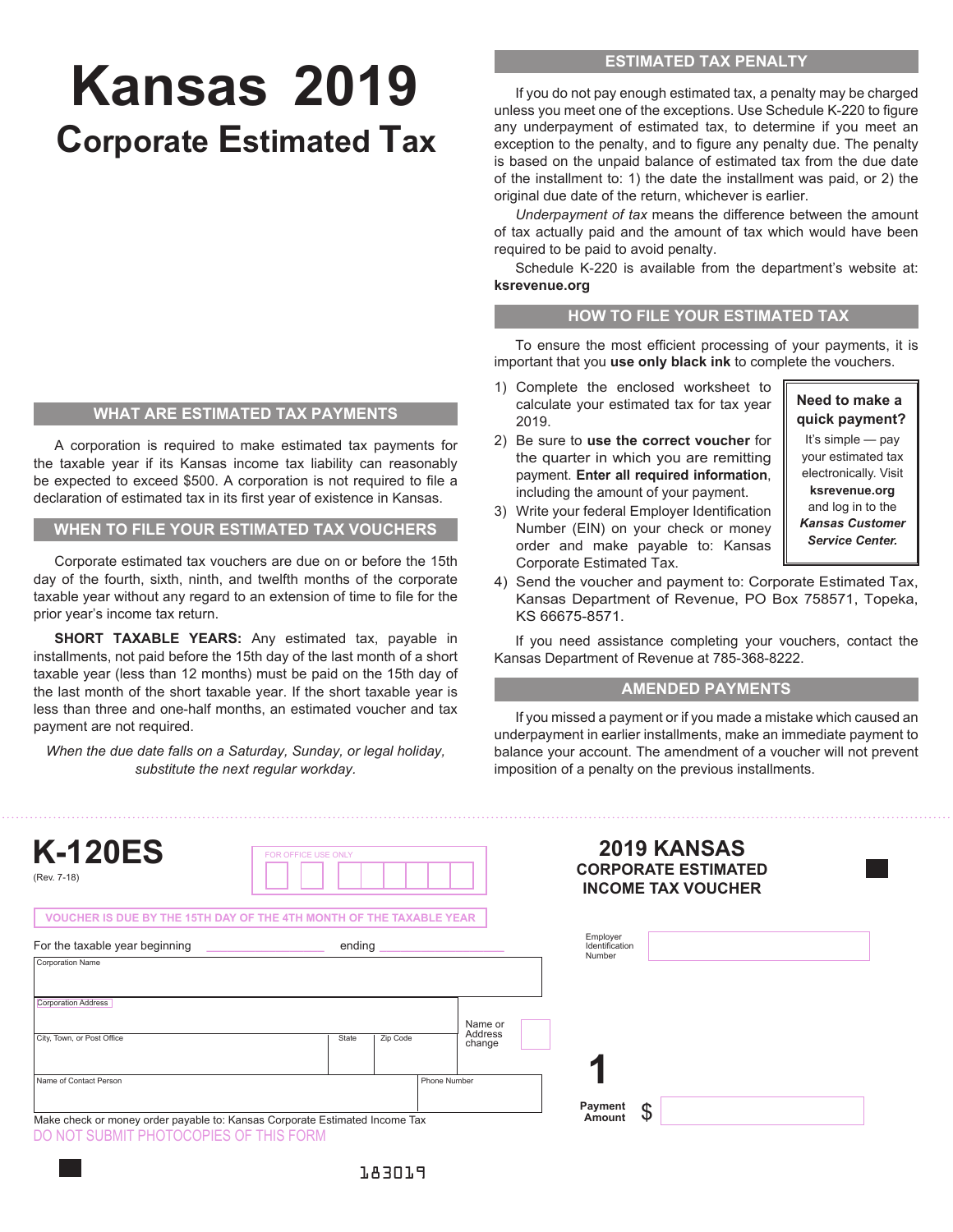## **ESTIMATED TAX WORKSHEET**

| 1.          |                                                                                                                                                                                                                                                                                           |  |
|-------------|-------------------------------------------------------------------------------------------------------------------------------------------------------------------------------------------------------------------------------------------------------------------------------------------|--|
| $2^{\circ}$ |                                                                                                                                                                                                                                                                                           |  |
| 3.          | Kansas estimated income tax (subtract line 2 from line 1). If line 3 is less than \$500, no                                                                                                                                                                                               |  |
| 4.          | Computation of installment. If the original voucher is due to be filed on the 15th day of the<br>4th month, enter 25% of line 3 here and on each subsequent voucher. (Installments must be<br>made by the due dates to avoid penalties. You should take into consideration any prior year |  |

5. If the original voucher is due to be filed on the:

# **INSTALLMENT DATE FILED AMOUNT PAID** (As shown on front of voucher) 15th day of 4th month 15th day of 6th month 15th day of 9th month 15th day of 12th month Prior year carry forward.................................. Claim this amount on your 2019 Corporate Income Tax return (K-120)..............................

# **RECORD OF ESTIMATED TAX PAYMENTS**